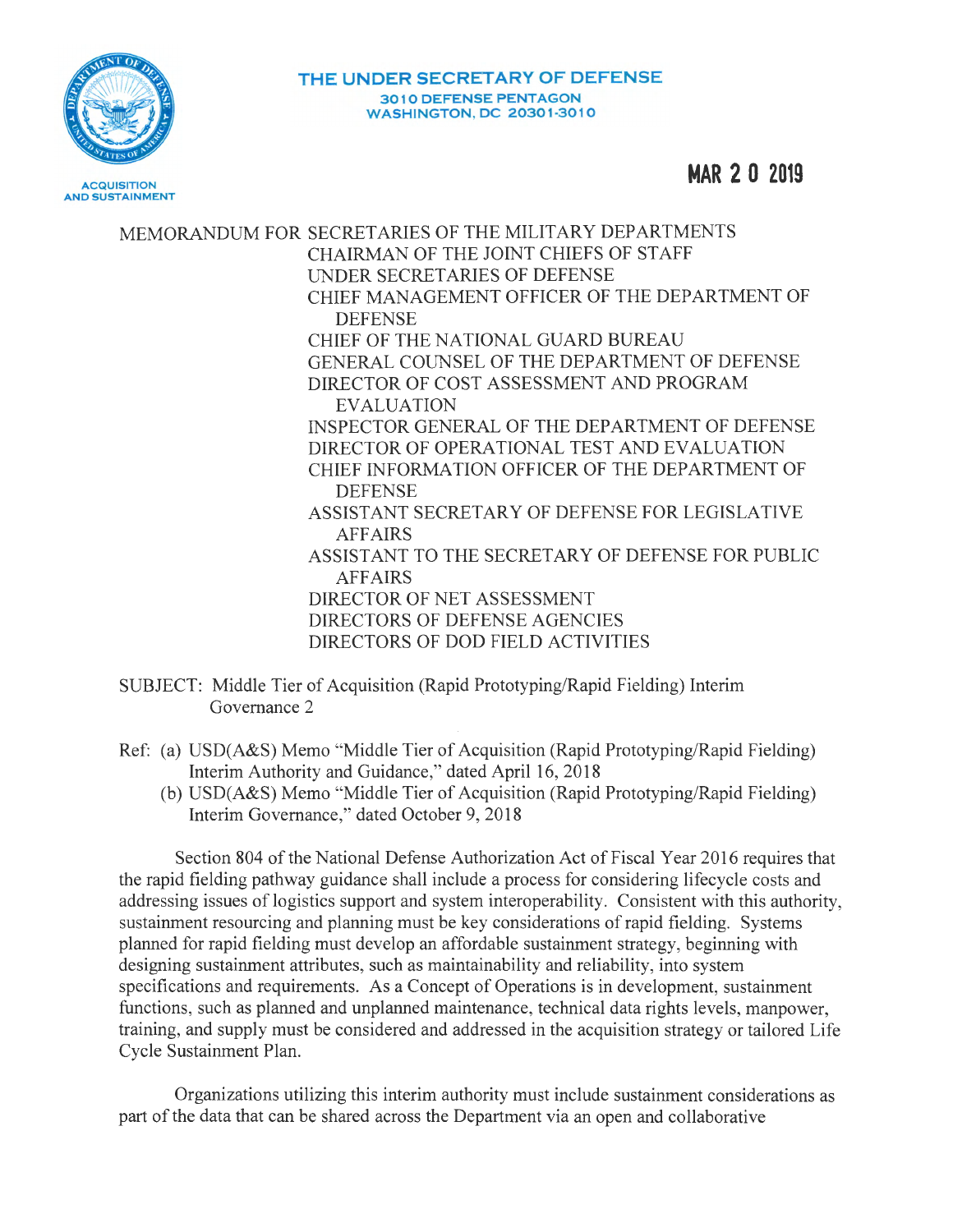Department-managed tool, as directed in the interim authority and guidance (ref (a)). As part of the quarterly review process outlined in ref (b), the Office of Assistant Secretary of Defense for Sustainment will review the sustainment-related data entered into the Defense Acquisition Visibility Enterprise database prior to the Middle Tier of Acquisition quarterly meetings. If sustainment issues or concerns arise, the Under Secretary of Defense for Acquisition and Sustainment is empowered to address the concerns directly with the Component Acquisition Executives. This memo has been coordinated with the Under Secretary of Defense (Comptroller) and the Vice Chairman of the Joint Chiefs of Staff.

Ellewmhad

Ellen M. Lord

Attachments: As stated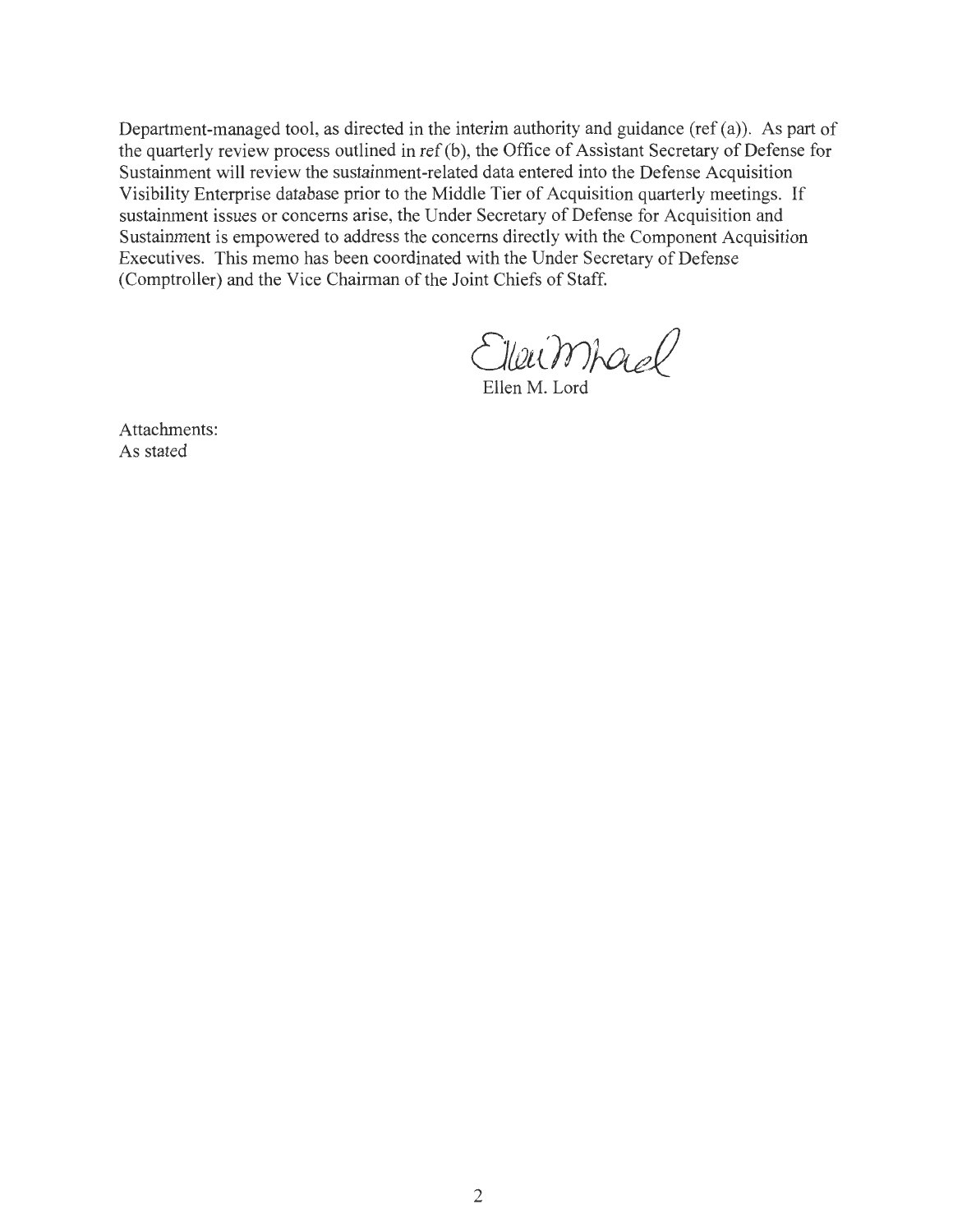

### THE UNDER SECRETARY OF DEFENSE 3010 DEFENSE PENTAGON **WASHINGTON, DC 20301-3010**

APR 1 **6 2018** 

MEMORANDUM FOR SECRETARIES OF THE MILITARY DEPARTMENTS CHAIRMAN OF THE JOINT CHIEFS OF STAFF UNDER SECRETARIES OF DEFENSE CHIEF MANAGEMENT OFFICER OF THE DEPARTMENT OF **DEFENSE** CHIEF, NATIONAL GUARD BUREAU GENERAL COUNSEL OF THE DEPARTMENT OF DEFENSE DIRECTOR OF COST ASSESSMENT AND PROGRAM EVALUATION INSPECTOR GENERAL OF THE DEPARTMENT OF DEFENSE DIRECTOR OF OPERATIONAL TEST AND EVALUATION CHIEF INFORMATION OFFICER OF THE DEPARTMENT OF DEFENSE ASSISTANT SECRETARY OF DEFENSE FOR LEGISLATIVE AFFAIRS ASSISTANT TO THE SECRETARY OF DEFENSE FOR PUBLIC AFFAIRS DIRECTOR OF NET ASSESSMENT DIRECTORS OF THE DEFENSE AGENCIES DIRECTORS OF THE DOD FIELD ACTIVITIES

SUBJECT: Middle Tier of Acquisition (Rapid Prototyping/Rapid Fielding) Interim Authority and Guidance

1. **Description.** Section 804 of the National Defense Authorization Act for Fiscal Year 2016 (Public Law 114-92), provides authority to the Department of Defense (DoD) to rapidly prototype and/or rapidly field capabilities under a new pathway, distinct from the traditional acquisition system. Under the Middle Tier of Acquisition, programs subject to the guidance shall not be subject to the Joint Capabilities Integration Development System (JCIDS) manual and DoD Directive 5000.01, "The Defense Acquisition System," except to the extent specifically provided in the implementing guidance. This memo has been coordinated with the Under Secretary of Defense (Comptroller) and the Vice Chairman of the Joint Chiefs of Staff.

# **2. Interim Authority**

**2.1.** This memo provides to DoD Components the authority to implement Section 804 on an interim basis until September 30, 2019. This time period may be extended at the discretion of the Under Secretary of Defense for Acquisition and Sustainment (USD(A&S)). DoD Components are encouraged to immediately further implement the Section 804 authority by developing rapid prototype and fielding processes and procedures.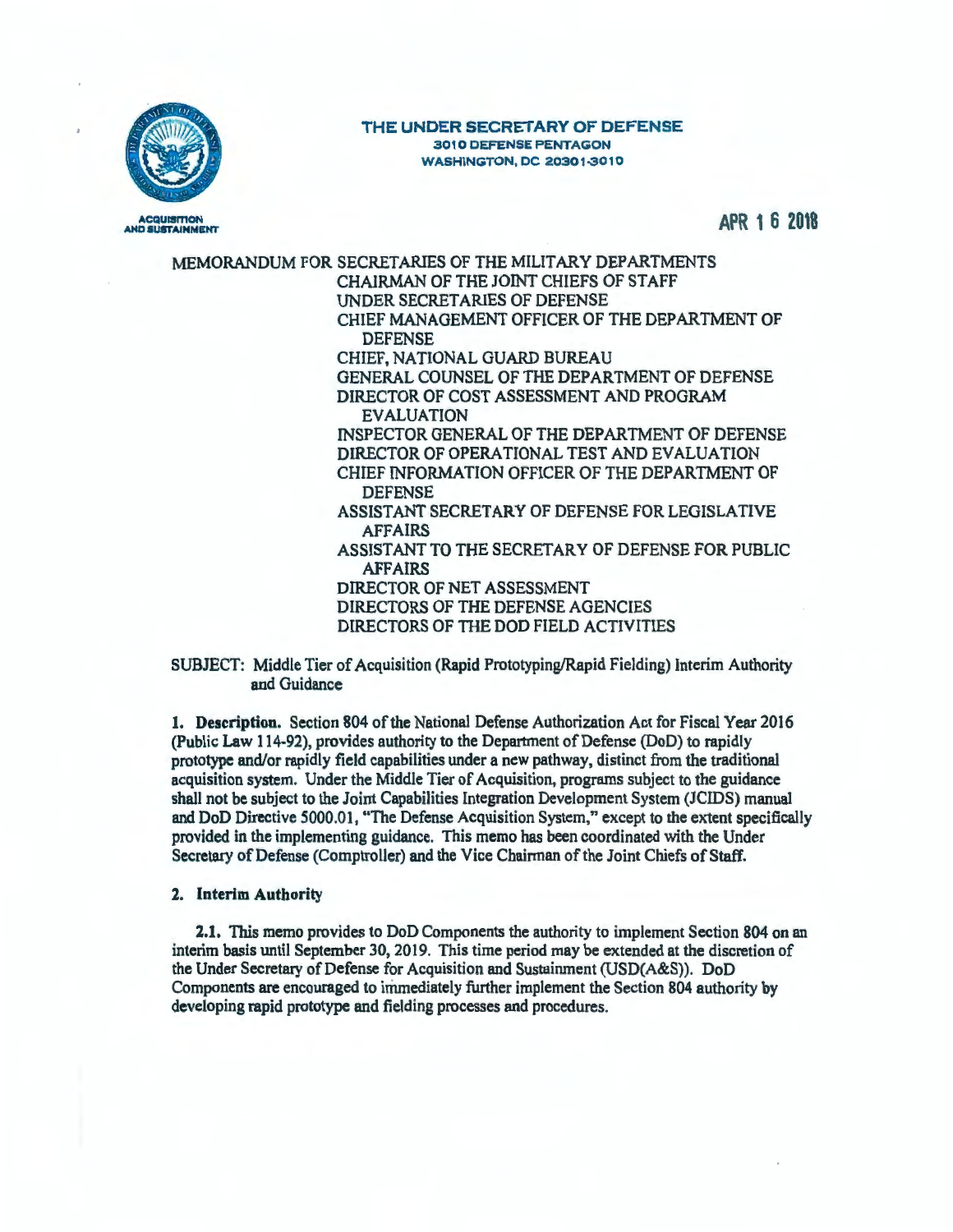2.2. The Office of the Under Secretary of Defense for Acquisition and Sustainment (OUSD(A&S)) will commence a collaborative policy development effort no later than January 2019. This approach will allow DoD Components to provide input based on their prototype process and procedures, analysis, and lessons learned into policy and guidance for implementing Section 804 authorities. Such policy and guidance will be finalized prior to the expiration of this interim authority.

### 3. **Implementation**

**3.1.** Subject to the provisions of Section 804, organizations utilizing this authority are authorized to initiate Middle Tier of Acquisition Rapid Prototyping programs with the objective to field a prototype that can be demonstrated in an operational environment and provide for a residual operational capability within five years of the development of an approved requirement, and Middle Tier of Acquisition Rapid Fielding programs that shall begin production within six months and complete fielding within five years of an approved requirement. The DoD Components will determine what constitutes an approved requirement or may leverage an existing requirement.

3.2. The Component Acquisition Executives (CAEs) are accountable for the management and delegation of this authority as appropriate. Organizations utilizing this authority will issue appropriate procedures for Middle Tier of Acquisition efforts to adhere to the following:

A. Rapid prototyping:

( 1) a merit-based process for the consideration of innovative technologies and new capabilities to meet needs communicated by the Joint Chiefs of Staff and the Combatant Commanders;

(2) a process for developing and implementing acquisition and funding strategies for the program;

(3) a process for demonstrating and evaluating the performance of fieldable prototypes developed pursuant to the program in an operational environment; and

(4) a process for transitioning successful prototypes to new or existing acquisition programs for production and fielding under the rapid fielding pathway or the traditional acquisition system.

**B.** Rapid fielding:

(1) a merit-based process for the consideration of existing products and proven technologies to meet needs communicated by the Joint Chiefs of Staff and the Combatant Commanders;

(2) a process for demonstrating performance and evaluating for current operational purposes the proposed products and technologies;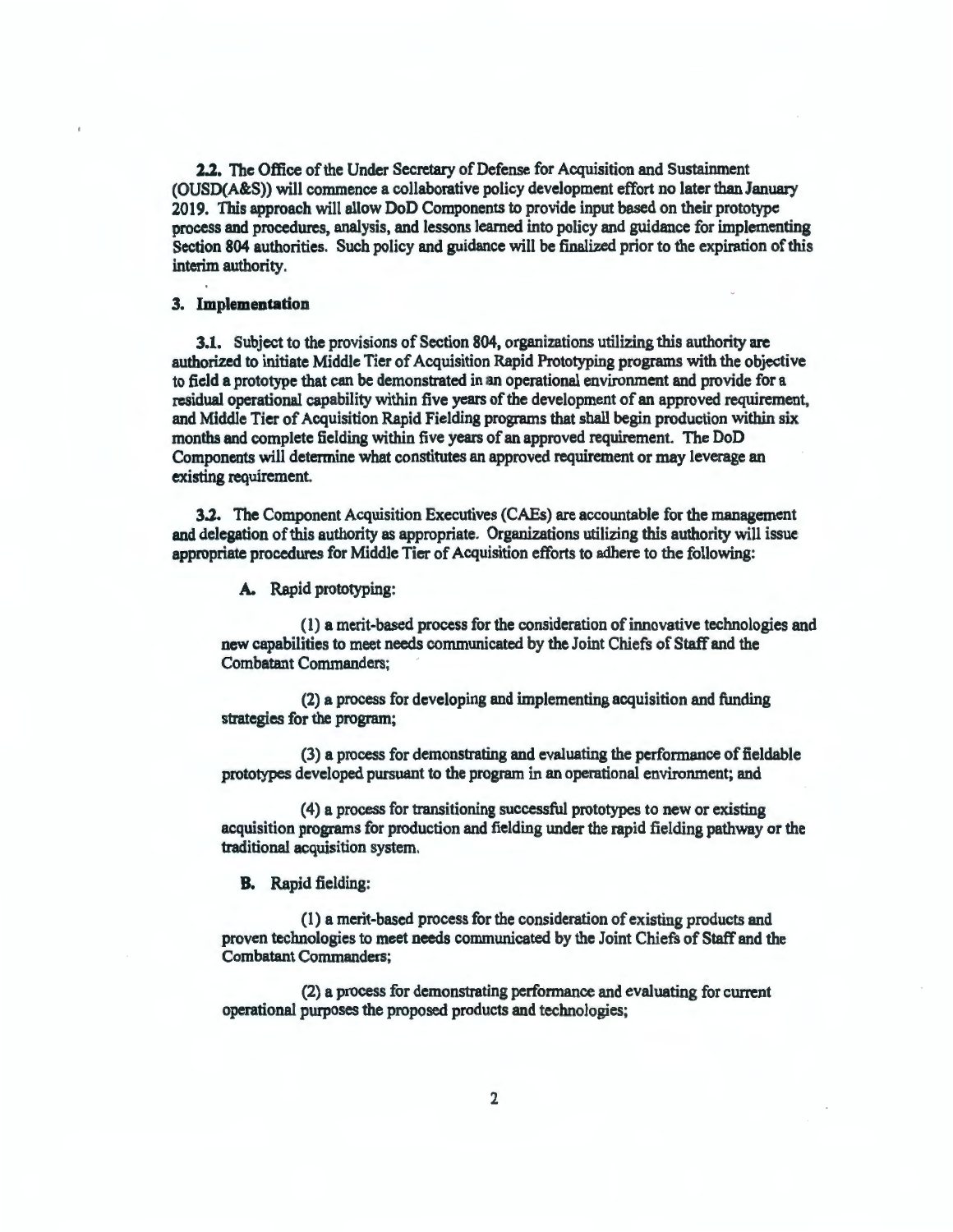(3) a process for developing and implementing acquisition and funding strategies for the program;

(4) a process for considering lifecycle costs and addressing issues of logistics support and system interoperability; and

(5) a process for identifying and exploiting opportunities to use the rapid fielding pathway to reduce total ownership costs.

**4. Rapid Prototyping Fund.** While using this interim authority, organizations must make use of their existing funding consistent with the purpose for which the funds were appropriated. This interim authority does not cover the establishment of the Rapid Prototyping Fund. The Rapid Prototyping Fund will be authorized when approved by the organizations responsible for those authorities.

## **S. Data.**

**5.1.** Organizations utilizing this interim authority must also identify data that can be shared across the Department via an open and collaborative Department-managed tool under the final guidance. This data must include, but not be limited to: name of program, capability gap or problem, definitive source for the capability gap or problem, capability characteristic or solution, date funds approved for initiation, funding source, program result (transition or termination), date of transition or termination, reason for transition or termination, program budget, and vendor name(s).

**5.2.** The CAE, for organizations utilizing this authority, is responsible for capturing and storing the above data. This data will be provided during the collaborative policy development effort discussed above.

**6. Education and Training Needs.** Organizations utilizing this interim authority should also identify any additional education and training needs required to best utilize the Middle **Tier** of Acquisition responsibly and as a matter of regular acquisition practice. This information will be used to develop necessary curricula and programs at the Defense Acquisition University.

7. **Related Changes to Existing Policy.** Organizations utilizing this interim authority should also identify changes required of existing acquisition policy, to include DoD Instruction 5000.02, or statutes to allow programs executed through the Middle Tier of Acquisition to address statutory requirements that add little or no value to the management of the program. This data will be provided during the collaborative policy development effort discussed above.

Marmard

Ellen M. Lord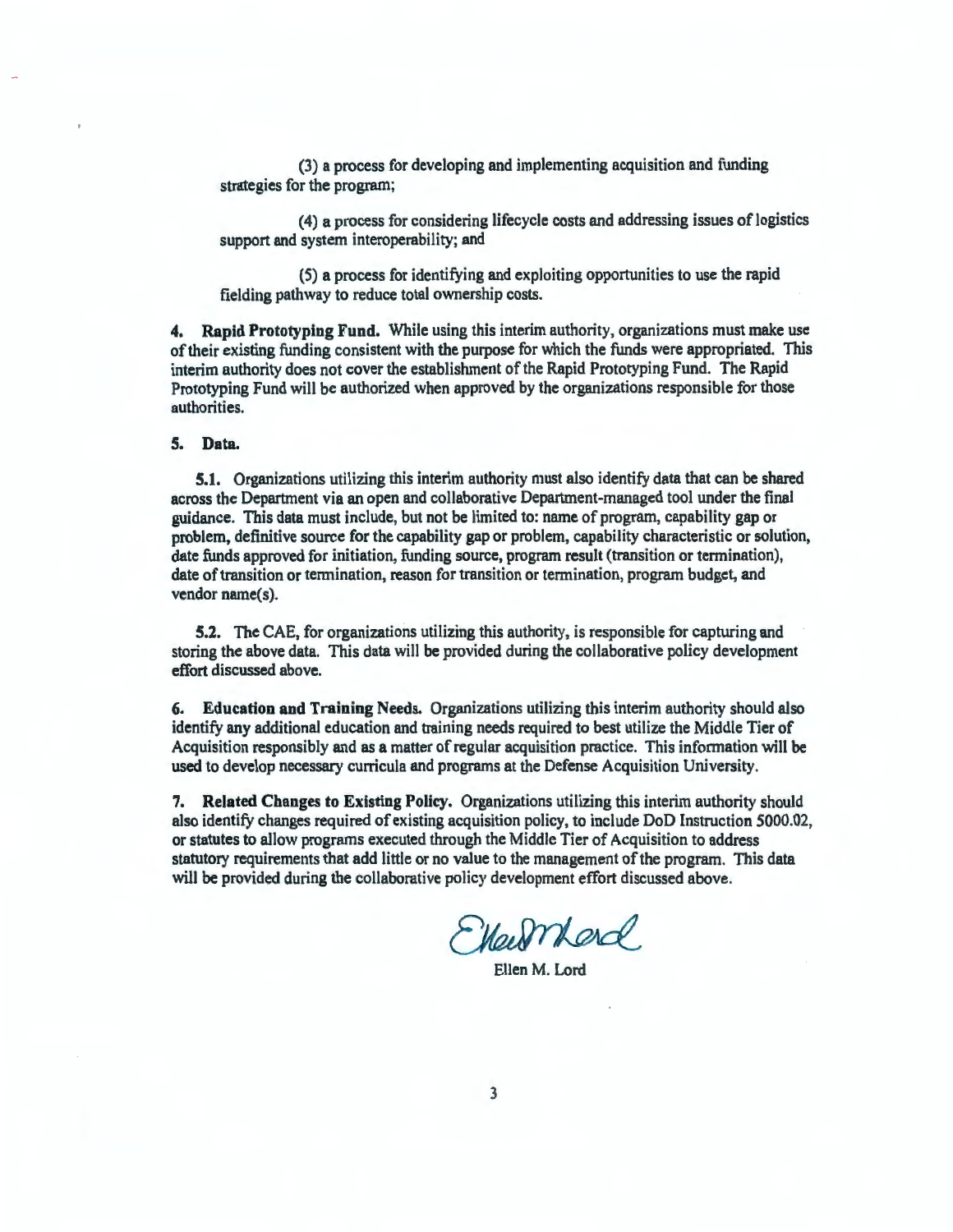

#### THE UNDER SECRETARY OF DEFENSE 3010 DEFENSE PENTAGON **WASHINGTON, DC 20301-3010**

**OCT 09 2018** 

MEMORANDUM FOR CHIEF MANAGEMENT OFFICER OF THE DEPARTMENT OF **DEFENSE** SECRETARIES OF THE MILITARY DEPARTMENTS CHAIRMAN OF THE JOINT CHIEFS OF STAFF **INDER SECRETARIES OF DEFENSE** CHIEF, NATIONAL GUARD BUREAU GENERAL COUNSEL OF THE DEPARTMENT OF DEFENSE DIRECTOR OF COST ASSESSMENT AND PROGRAM **EVALUATION** INSPECTOR GENERAL OF THE DEPARTMENT OF DEFENSE DIRECTOR OF OPERATIONAL TEST AND EVALUATION CHIEF INFORMATION OFFICER OF THE DEPARTMENT OF **DEFENSE** ASSISTANT SECRETARY OF DEFENSE FOR LEGISLATIVE **AFFAIRS** ASSISTANT TO THE SECRETARY OF DEFENSE FOR PUBLIC **AFFAIRS** DIRECTOR OF NET ASSESSMENT DIRECTORS OF THE DEFENSE AGENCIES DIRECTORS OF THE DOD FIELD ACTIVITIES

SUBJECT: Middle Tier of Acquisition (Rapid Prototyping/Rapid Fielding) Interim Governance

Given the positive response to, and interest in, the Middle Tier of Acquisition (MTA) Interim Authority and Guidance, dated April 16, 2018 (attachment 1), which provided initial interim policy guidance for section 804 of the National Defense Authorization Act for FY 2016. the Office of the Under Secretary of Defense for Acquisition and Sustainment (OUSD(A&S)) will adopt an interim governance approach. Components seeking to exercise MTA for acquisitions initiated after the date of this memorandum must comply with the initial guidance set forth in the April 16, 2018 memorandum and this memorandum, as well as any Componentlevel policy that might be applicable. This memo has been coordinated with the Under Secretary of Defense (Comptroller) and the Vice Chairman of the Joint Chiefs of Staff (VCJCS).

The rapid prototyping pathway shall provide for the use of innovative technologies to rapidly develop fieldable prototypes to demonstrate new capabilities and meet emerging military needs. The objective of a rapid prototyping program under this pathway is to field a prototype that can be demonstrated in an operational environment and provide for a residual capability within five years. The rapid fielding pathway shall provide for the use of proven technologies to field production quantities of new or upgraded systems with minimal development required. The objective of a rapid fielding program under this pathway is to begin production within six months and complete fielding within five years. A six-month and five-year limit for entering